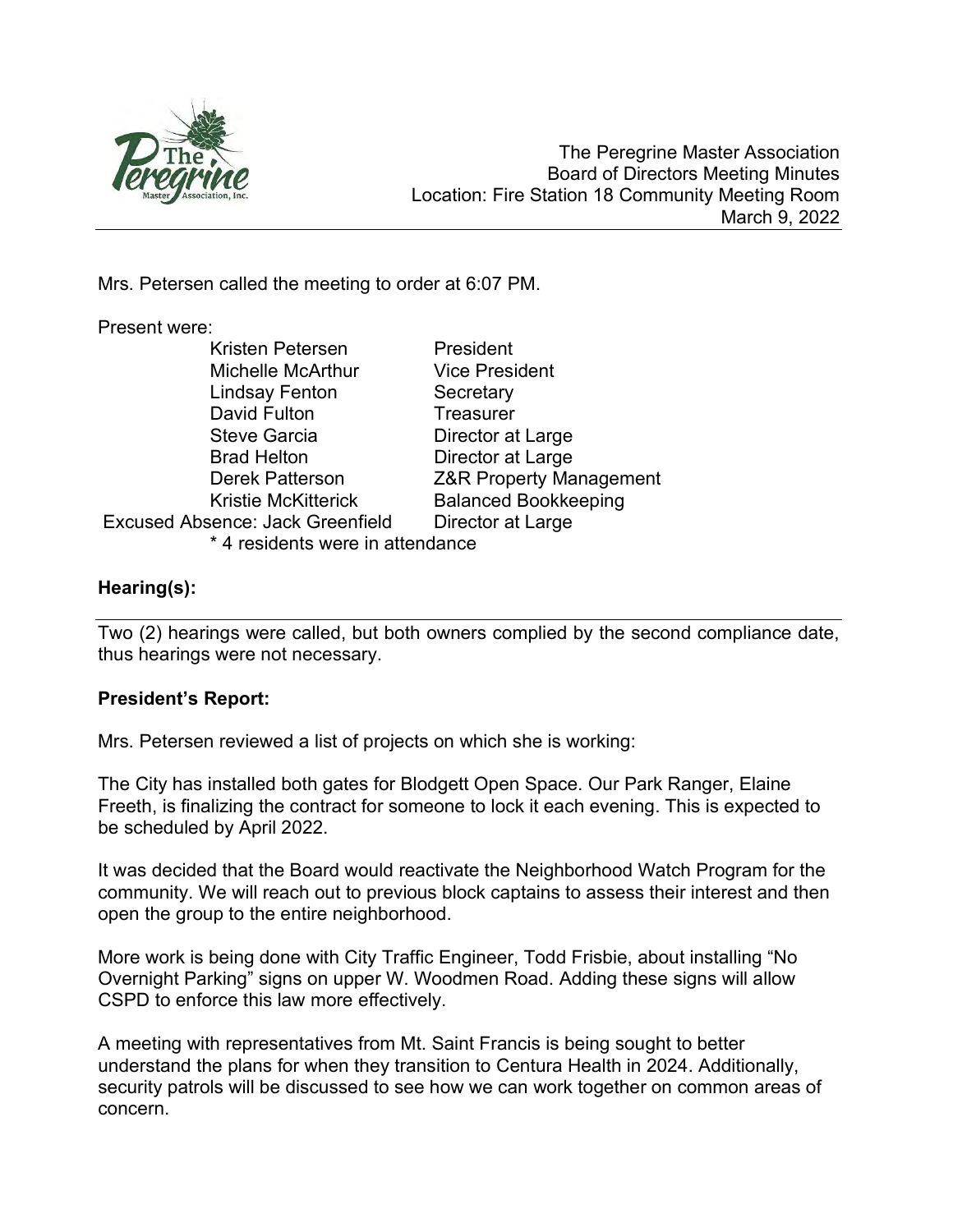A question-and-answer period followed.

# Treasurer's Report:

Mr. Fulton reviewed the Treasurer's Report noting the February financial status. Total Assets are \$975,523.85, with \$472,013.38 in Cash and \$426,921.00 in Reserves. The completed repairs from the December windstorm were roughly \$5,815. Two additional stone pillars are being repaired soon (weather dependent) and will be approximately \$2,000. These are all Reserve expenses.

It was noted the Association is going to use Google Workspace instead of Boardable, which is also a monthly subscription per user. Mr. Fulton and Mr. Greenfield did extensive research on the best product to use for our needs, at the best price. This option is considerably less expensive than Boardable and will be able to provide almost the same service. Various features of the G Suite were highlighted, and board members were directed to activate their accounts and begin using it as the main form of communication. Mr. Fulton also requested everyone's input on adding additional users to the account.

# Secretary's Report:

An email vote unanimously approved the February Board meeting minutes.

## Committee Reports:

Mr. Garcia presented the Safety & Security Report. It was noted that Fire Marshal Lacey has received wildfire mitigation money for 2022 and is finalizing how it will be distributed.

Mr. Helton presented the Landscaping & Infrastructure Report.

ULS is working with Harding's Nursery to investigate why the Peregrine Community Tree died last fall. Since the tree is within the warranty period, a new tree is being requested.

It was noted that the four (4) irrigation smart controllers are no longer supported for 3G. New 4G cellular cartridges must be installed and pricing is approximately \$3,200 plus labor. This money will come from Reserve expenses.

ULS had identified areas throughout the community which sustained landscaping snow removal damage during our recent storms. These areas will be repaired/restored in the spring at their expense.

There was no Covenant Compliance Committee report.

Mrs. Fenton presented the Communications Report.

A new meeting minute review and approval process using Google Workspace (formerly GSuite) will be implemented for the March minutes.

Topics for the March newsletter were reviewed.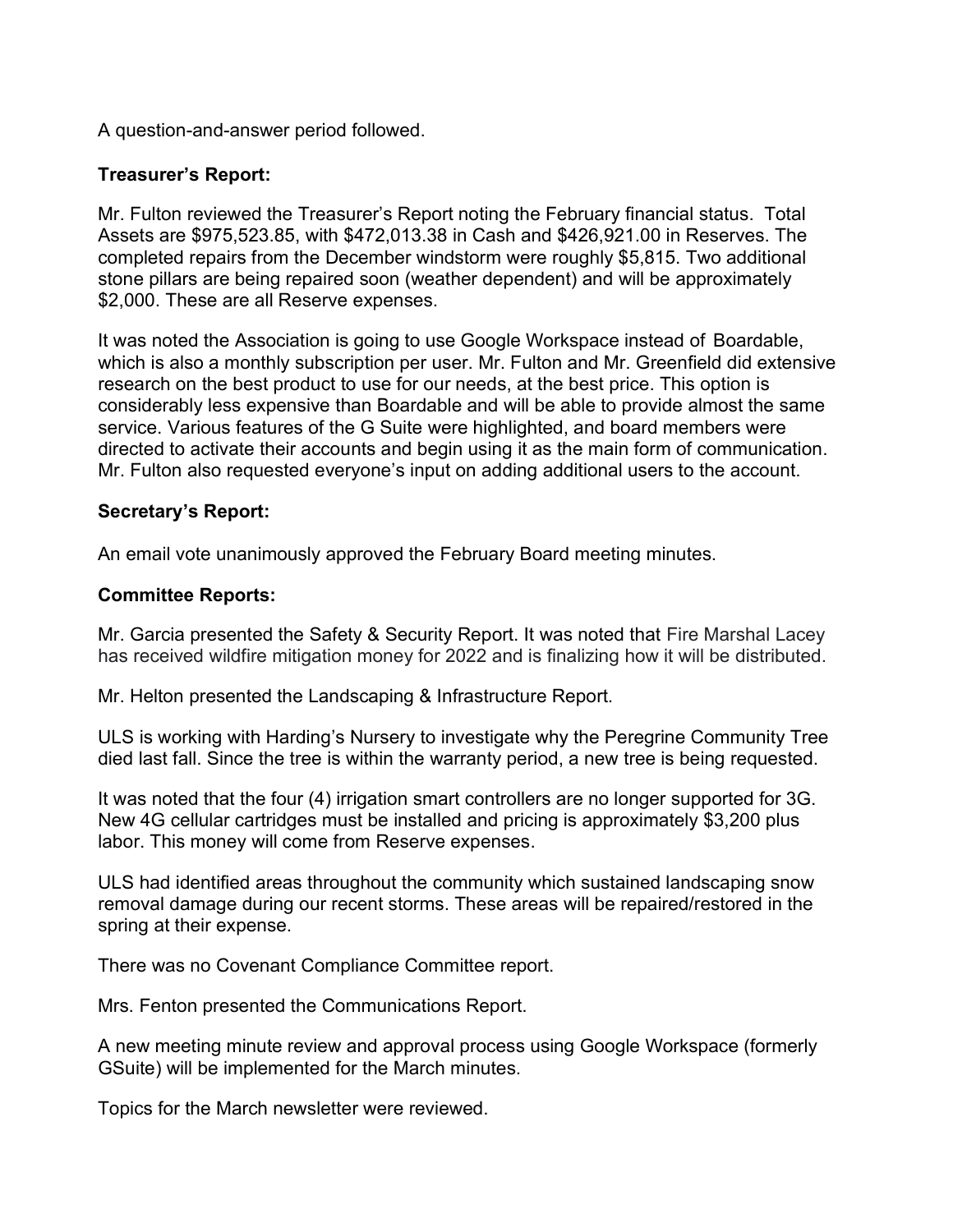There was a discussion on emails received through the website and documentation of our responses. It was reiterated that when a board member or property manager receives an email through the website form, they will copy the Board Secretary on the response. All responses will be recorded within Wordpress for reference. It was noted that this process will be discussed with our website provider to explore other options.

Mrs. McArthur presented the Community Events Report.

Mr. Flanagan submitted the Alpine Glen Report and Mrs. McArthur provided updates to his report.

# Manager's Report:

Mr. Patterson reviewed the updated Monthly Activity Spreadsheet, which includes owner concerns, ARC approval requests/review times, monthly inspection notices/owner responses, the number of hearings by month, the number of 1st and 2nd violation notices issued each month, homes requesting more time for compliance issues, previous Hearing status, new or possible Hearings, and the extra duty/private security patrol schedule.

The February Lawn Care report was reviewed.

The 2022 Water Usage report is ready for the upcoming season.

#### Old / New Business:

The Document Retention and Destruction Policy was initially created in 2014, but the policy could not be found. Mr. Patterson presented a draft of the new policy for review, as it is a required document. After review and discussion, a motion was made to approve the policy, which carried 6-0 in favor.

The meeting was adjourned at 7:00 PM.

Lindsay Fenton **Secretary**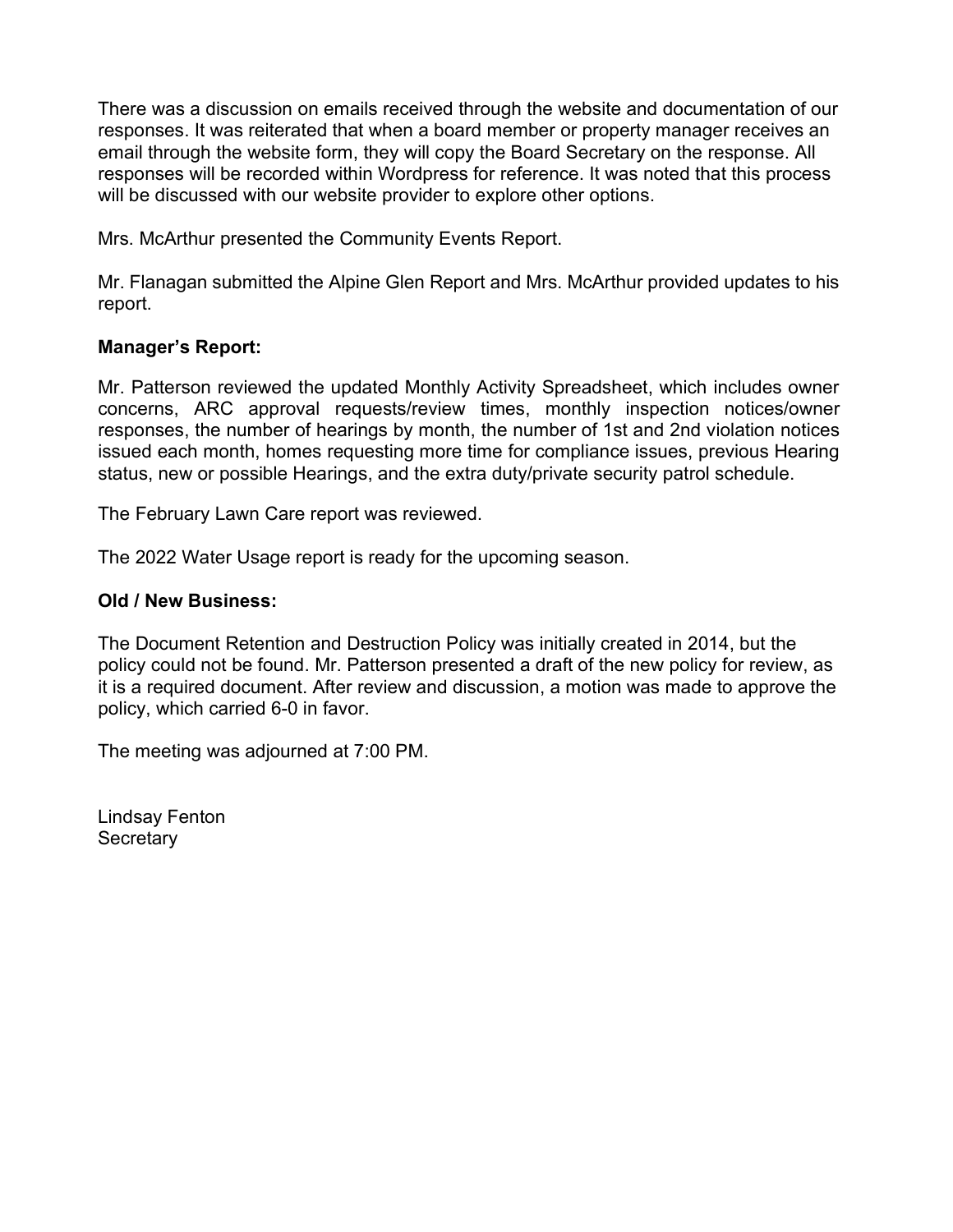#### **Landscape and Infrastructure**

Committee Members: Brad Helton, Jim Richards, Tony Condon

#### **Recent Events Overview:**

- 3/2/22 Committee in-person working meeting to review 2022 upper Woodmen landscape project requirements with ULS at the corners of Ruststone Ct, Needlegrass Lane, and Heartland Way
- 3/4/22 Estimated date that easements will be completed for the upper Woodmen projects

#### **Action Items: None**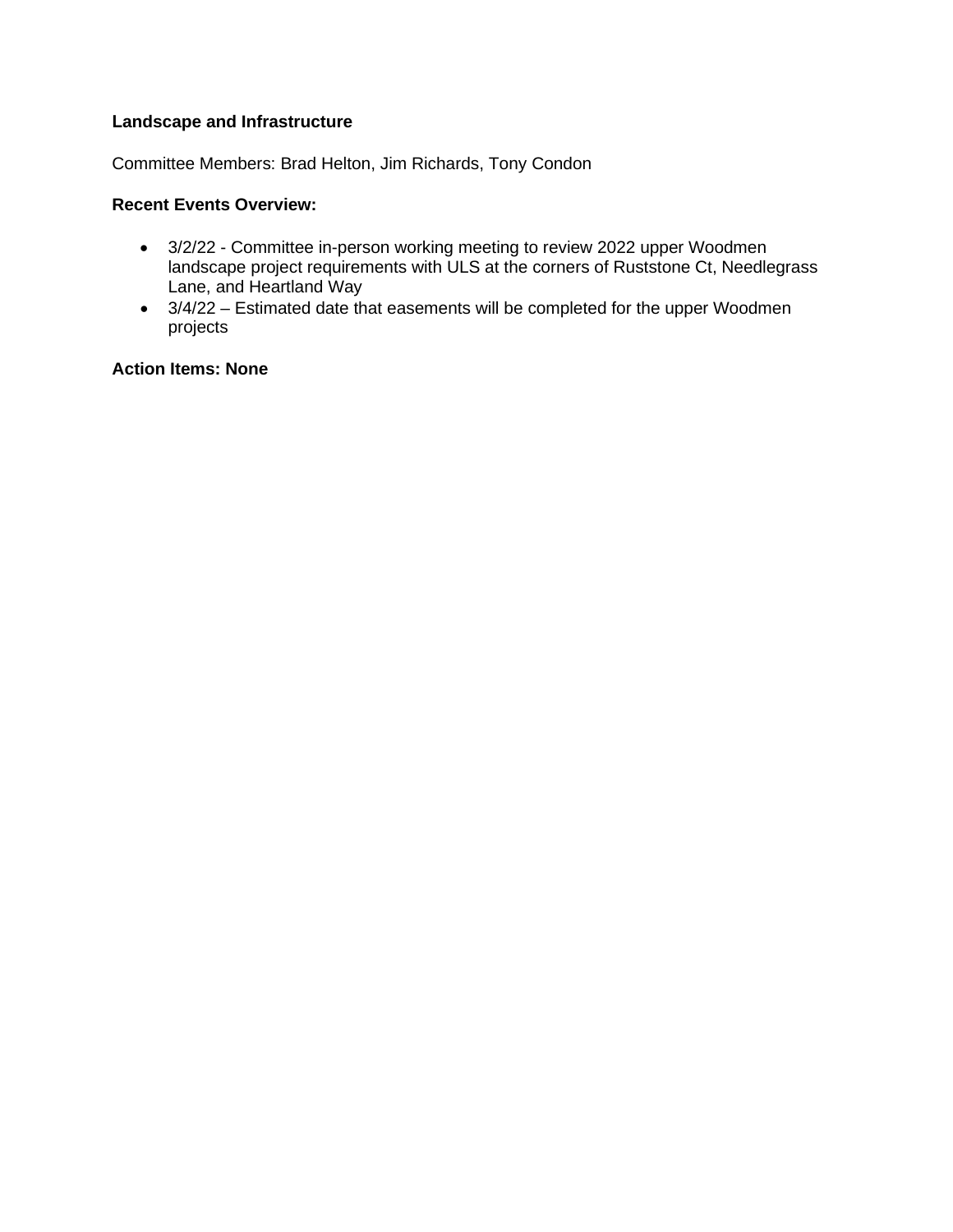### • **Community Events**

Community Event Committee: Michelle McArthur (Chair), Shirley Cote, Michelle Helm Lauren Rafferty, & Jeff Scharf

• **Easter Egg Hunt:** April 9<sup>th</sup> Woodmen Valley Park 9.00 a.m. We have 400 filled eggs for this event, Lauren is working on the signs and logo for email etc., awaiting a update, once confirmed I will order the yard signs. I have 3-4 non family helpers to distribute the eggs. Lindsay is looking at my suggested dates and we will confirm the communication dates as soon as possible . Estimated cost \$250. We will need to find someone to play the Easter Bunny.

**Peregrine Community Garage Sale, Friday June 3<sup>rd</sup> and Saturday June 4<sup>th</sup>,** 8am till 4pm both days. I will be contacting Lindsay in next few weeks to confirm communication dates and will ensure that yard sales are purchased by end of March beginning of April.

**Movie in the Park:** Saturday July 15<sup>th</sup> at dusk, Jeff has investigated movies, Encanto is the one we have decided on and is good for ages 6+.I have contacted the firm re the inflatable movie screen, the date is confirmed and the deposit has been paid. I will be contacting Parks and Rec. within the next week to get the permit, along with CSPD to get the noise hardship form. I will also make sure we have a food truck or 2 available along with glow sticks for the children. Estimated cost \$2500. I issue closer to the event a sign up genius for clean up after the event

**Music in the Park:** Friday August 5<sup>th</sup> 6.30p.m.- 8.30 p.m. We have the band confirmed the Cari Dell trio, cost \$750, I will be contacting food trucks next week along with getting the Parks and Rec. Permit and the Noise Hardship permit from CSPD. We will have glow sticks for the kids.Estimated cost \$1500-\$2500. Closer to the time I will issue a sign up genius for clean up after the event.

**Oktoberfest: CANCELLED, this was set for Saturday Sept 24th 2-8 p.m.** 

**Turkey Trot:** November 24<sup>th</sup>, by Woodmen Roberts Elementary and the Tennis courts. No permits required but we will need permission from WRE to set up the registration table on the common area that D20 owns in this area. Closer to the time I will forward the 2 routes to Safety and Security along with CSPD. I will also issue a sign up genius for volunteers to be safety Marshall's. Estimated cost \$350-\$400

Michelle McArthur- Community Events.